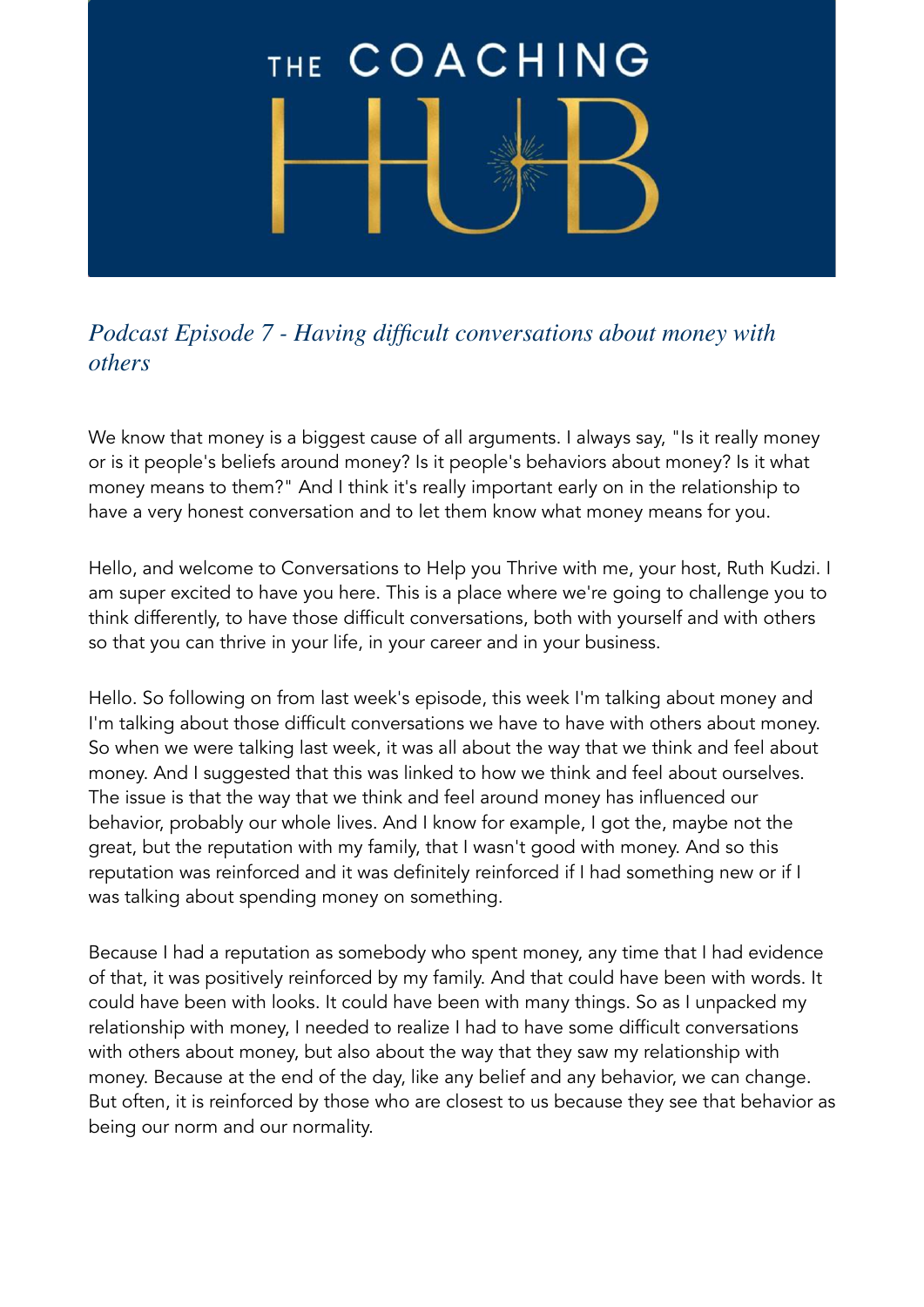So how do you have conversations about your own behavior and beliefs and thoughts about money? The first thing is to be really honest, and this is definitely what I did and to say, "Yeah, in the past, I have been a bit of a spender. However, I've done a lot of work to change the way that I behave around money. So I would really appreciate if you stopped making comments because when you make comments, it doesn't make me feel good. And it reinforces how I felt before."

That is a difficult conversation to have. And it does depend on your relationship. Some people will accept that. Other people will find it more challenging. So really consider those relationships. And if people are continuing to positively reinforce a negative or limiting belief that you have around money, you have a choice. And that choice is more in your head. If it's somebody very close to you, a member of family or a close friend that you love dearly, and you've spoken to them and they haven't changed, you can decide that you are going to have a conversation with yourself when they make those comments. So that maybe that when they're making those comments, in your head, you do the countdown. In your head, you focus on the new belief that you've got. It may be that after you have spent time with them, you do decompress. You might want to write down or journal or talk into your phone about how it made you feel.

And it may be that you need to do something energetically to change the mood after one of those interactions. But there are other things that you can do. If a negative belief is being reinforced, you can equally talk about something that doesn't give evidence to that belief. So you can say, "Yeah, well equally, I've got this ISA or equally I'm doing this." But again, that depends on your relationship sometimes when we're having these conversations.

If we're the person on the receiving end of a conversation, we have to make a decision. Are we going to be able to change their belief? Is it going to be worth it? Or is it that we need to energetically make sure that we move from that positive reinforcement of a negative belief after we've been with them? So that was a conversation that you need to have with yourself. And that's something that you probably need to test and you probably need to test having those conversations before you decide that you're not going to have them. But what about with other people? What about with people who maybe have different beliefs, for example, a partner, about money? How do you approach those conversations? We know the evidence says, the magazines say that money is a biggest cause of all arguments. And I would say, is it really money? Or is it people's beliefs around money? Is it people's behaviors about money? Is it what money means to them? And I think it's really important early on in a relationship to have a very honest conversation and to let them know what money means for you.

If you want money, why you want money, what that's going to mean for your life, what your big motivator is and how that money is going to enable you to live the life that you want to live. You can have conversations about how you want to spend your money and how they want to spend their money. And I would say, and this was advice that my mom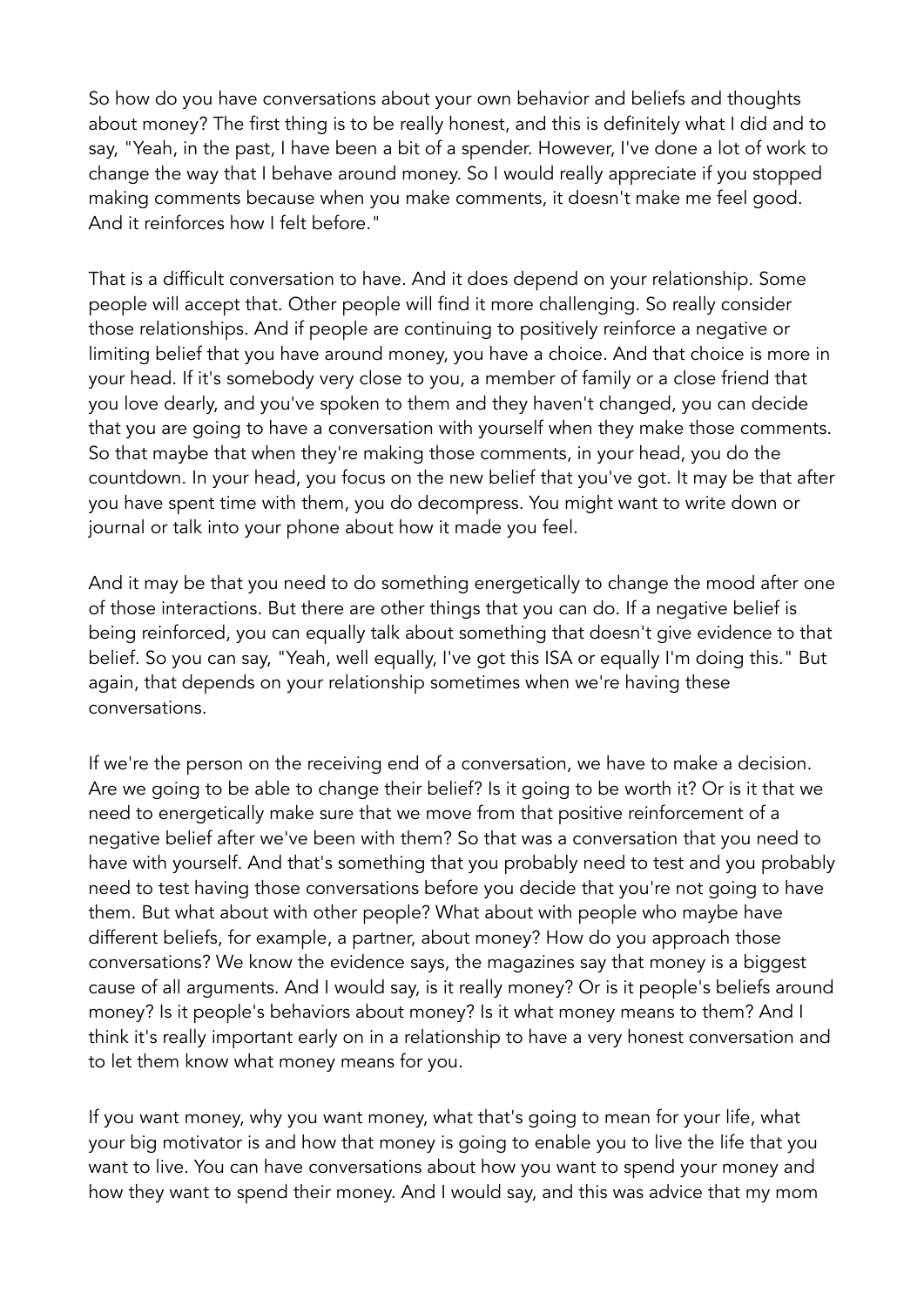gave to me, always have separate bank accounts. Why? Well, money can be a big sticking point, but also a big source of control. And if you're in a relationship, whatever that relationship is, I'm married, there is an element of independence. Money means independence for many of us. So it doesn't mean that you need to be squirreling away money in secret. It means that being honest and open and transparent and saying, "This is my money. And I choose to spend that how I choose to spend that. Maybe I'm investing some, maybe I am spending it on frivolous shoes or whatever it may be."

But if you're keeping that element of independence for yourself, and you're allowing in the relationship, both of you to have an element of independence around money, then it means that you are allowing yourself to make decisions relating to money. And you can spend that money how you wish to spend it. And depending on your circumstances, it may be that you have a lot of money that you've got in your single account, or it may be that you don't have so much because if you are in a relationship and you're living with somebody, you want to have a conversation about the bills and how you're spending money too. This has always been my personal belief, and I don't know if anyone else can resonate, but I would find it incredibly difficult and incredibly challenging if I wasn't able to pay my section of the mortgage and my section of the bills.

And that's something that's been incredibly important to me throughout my relationship with my husband and actually throughout my whole life. But I recognize that that isn't a privilege that everybody has. So that is not a privilege. If you are at home, looking after kids, if you're not working, it is worth having those conversations because our value can be tied up in money. If you are not contributing, you need to have that conversation with the other person. So it's really clear what you are contributing, because if we don't have these conversations, if we're not open about how we feel and potential issues that could arise in the future, especially in romantic relationships, there may well be problems.

So today, it's really about you owning your new relationship with money. It's about challenging people. Reinforce the negative beliefs you may have held in the past and having those conversations. It's about energetically, distancing yourself from that positive reinforcement and reminding yourself that you've got a new belief structure, new behaviors and new ways of being. It's about having honest, transparent conversations with anybody you're in a relationship with around money. It's about making sure that you continue to have independence as much as you can about money and you understand where the money is going. And it's about acknowledging if you can't contribute financially, having those conversations early on.

We all have a very, very unique relationship with money. And the more that we can be open, transparent and honest with those around us, the more that we can make sure that we don't have those arguments or those fallouts around money. So it's about putting your big knickers on, your big girl knickers or your big boy knickers and making sure that you're having those conversations. Because the thing about conversations that help you thrive is that you have them before you get into that survival mode. You have them as a